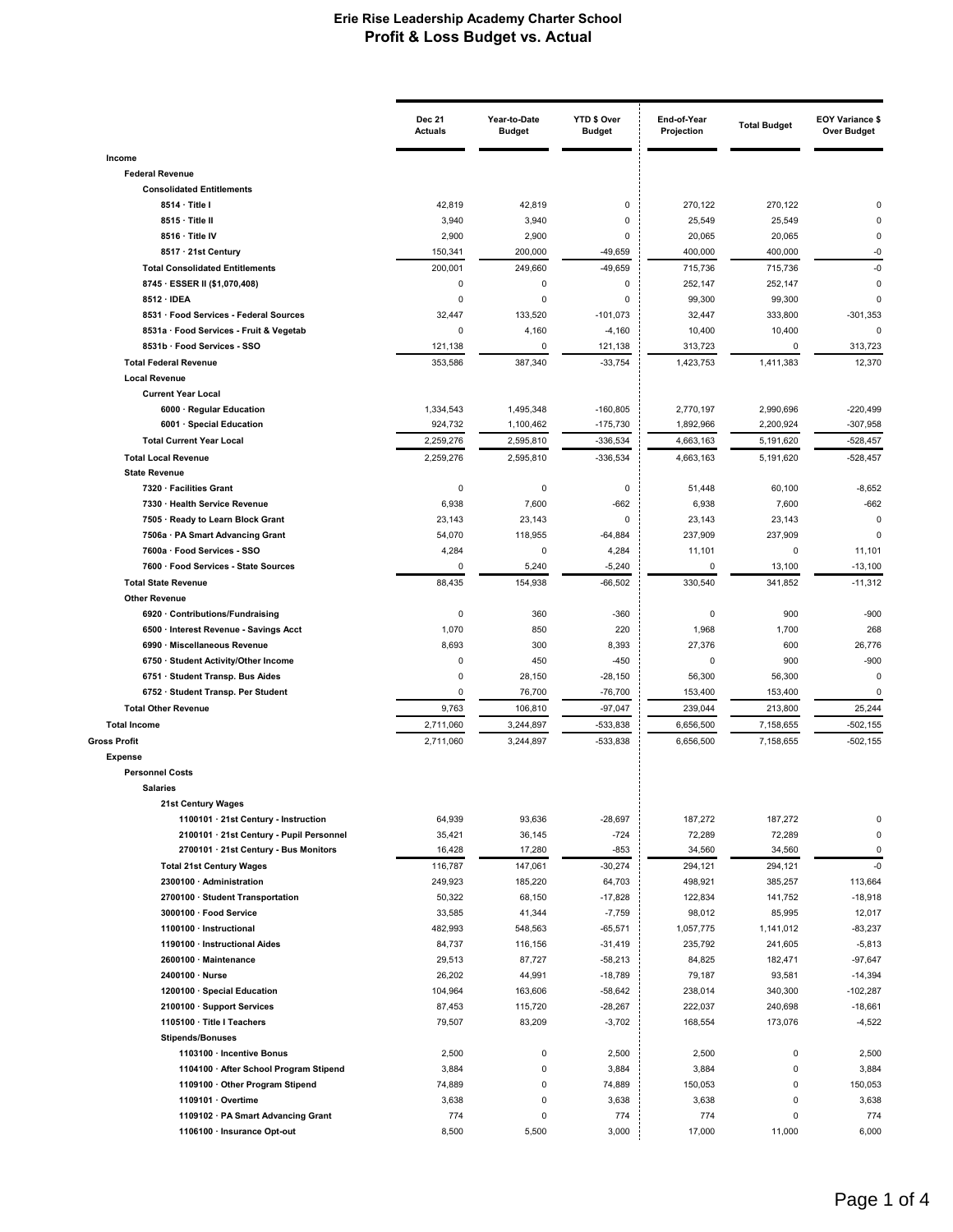|                                                                                  | <b>Dec 21</b><br><b>Actuals</b> | Year-to-Date<br><b>Budget</b> | YTD \$ Over<br><b>Budget</b> | End-of-Year<br>Projection | <b>Total Budget</b> | <b>EOY Variance \$</b><br><b>Over Budget</b> |
|----------------------------------------------------------------------------------|---------------------------------|-------------------------------|------------------------------|---------------------------|---------------------|----------------------------------------------|
| <b>Total Stipends/Bonuses</b>                                                    | 94,185                          | 5,500                         | 88,685                       | 177,849                   | 11,000              | 166,849                                      |
| <b>Total Salaries</b>                                                            | 1,440,171                       | 1,607,246                     | $-167,076$                   | 3,277,919                 | 3,330,868           | $-52,949$                                    |
| <b>Payroll Taxes</b>                                                             |                                 |                               |                              |                           |                     |                                              |
| <b>SS &amp; Medicare Taxes</b>                                                   |                                 |                               |                              |                           |                     |                                              |
| 21st Century                                                                     |                                 |                               |                              |                           |                     |                                              |
| 1100221 · 21st Century - Instruction<br>2100221 · 21st Century - Pupil Personnel | 5,617<br>3,064                  | 8,100<br>3,127                | $-2,482$<br>$-63$            | 16,199<br>6,253           | 16,199<br>6,253     | $\Omega$<br>0                                |
| 2700221 · 21st Century - Bus Monitors                                            | 1,421                           | 1,495                         | $-74$                        | 2,989                     | 2,989               | $\mathbf 0$                                  |
| <b>Total 21st Century</b>                                                        | 10,102                          | 12,721                        | $-2,619$                     | 25,441                    | 25,441              | $-0$                                         |
| 2300220 · Administration                                                         | 20,572                          | 14,169                        | 6,402                        | 39,620                    | 29,472              | 10,148                                       |
| 2700220 · Student Transportation                                                 | 3,599                           | 5,213                         | $-1,615$                     | 9,146                     | 10,844              | $-1,698$                                     |
| 3000220 · Food Service                                                           | 2,643                           | 3,163                         | $-520$                       | 7,572                     | 6,579               | 993                                          |
| 1100220 · Instruction                                                            | 36,698                          | 42,370                        | $-5,672$                     | 87,069                    | 88,129              | $-1,060$                                     |
| 1190220 · Instructional Aides                                                    | 7,955                           | 8,886                         | $-931$                       | 19,510                    | 18,483              | 1,027                                        |
| 2600220 · Maintenance                                                            | 2,299                           | 6,711                         | $-4,413$                     | 6,530                     | 13,959              | $-7,429$<br>$-884$                           |
| 2400220 · Nurse<br>1200220 · Special Education                                   | 2,221<br>9,074                  | 3,442<br>12,516               | $-1,220$<br>$-3,441$         | 6,275<br>19,253           | 7,159<br>26,033     | $-6,780$                                     |
| 2100220 · Support Services                                                       | 6,951                           | 8,853                         | $-1,902$                     | 17,247                    | 18,413              | $-1,167$                                     |
| 1105220 · Title I Teachers                                                       | 6,508                           | 6,366                         | 143                          | 13,320                    | 13,240              | 80                                           |
| <b>Total SS &amp; Medicare Taxes</b>                                             | 108,621                         | 124,409                       | $-15,788$                    | 250,982                   | 257,753             | $-6,770$                                     |
| Unemployment                                                                     |                                 |                               |                              |                           |                     |                                              |
| 2300250 · Administration                                                         | 1,494                           | 3,600                         | $-2,106$                     | 8,000                     | 7,200               | 800                                          |
| 2700250 · Student Transportation                                                 | 995                             | 2,400                         | $-1,405$                     | 6,400                     | 4,800               | 1,600                                        |
| 3000250 · Food Service                                                           | 351                             | 1,600                         | $-1,248$                     | 4,000                     | 3,200               | 800                                          |
| 1100250 · Instruction                                                            | 2,416                           | 11,600                        | $-9,184$                     | 21,600                    | 23,200              | $-1,600$                                     |
| 1190250 · Instructional Aides<br>2600250 · Maintenance                           | 1,280<br>283                    | 3,600<br>2,400                | $-2,320$<br>$-2,117$         | 8,800<br>1,600            | 7,200<br>4,800      | 1,600<br>$-3,200$                            |
| 2400250 · Nurse                                                                  | 0                               | 800                           | $-800$                       | 1,600                     | 1,600               | $\mathbf 0$                                  |
| 1200250 · Special Education                                                      | $\pmb{0}$                       | 3,600                         | $-3,600$                     | 3,200                     | 7,200               | $-4,000$                                     |
| 2100250 · Support Services                                                       | 832                             | 2,800                         | $-1,968$                     | 4,000                     | 5,600               | $-1,600$                                     |
| 1105250 · Title I Teachers                                                       | 318                             | 1,600                         | $-1,282$                     | 2,400                     | 3,200               | $-800$                                       |
| <b>Total Unemployment</b>                                                        | 7,970                           | 34,000                        | $-26,030$                    | 61,600                    | 68,000              | $-6,400$                                     |
| <b>Total Payroll Taxes</b>                                                       | 116,591                         | 158,409                       | $-41,818$                    | 312,582                   | 325,753             | $-13,170$                                    |
| 403B                                                                             |                                 |                               |                              |                           |                     |                                              |
| 2300231 · Administration                                                         | 11,170                          | 6,882                         | 4,288                        | 22,114                    | 14,315              | 7,800                                        |
| 2700231 · Student Transportation                                                 | $\pmb{0}$                       | 2,988                         | $-2,988$                     | 0                         | 6,214               | $-6,214$                                     |
| 3000231 · Food Service<br>1100231 · Instruction                                  | 1,716<br>27,442                 | 2,067<br>24,763               | $-351$<br>2,679              | 5,145<br>55,604           | 4,300<br>51,506     | 845<br>4,098                                 |
| 1190231 · Instructional Aides                                                    | 5,022                           | 5,808                         | $-785$                       | 13,447                    | 12,080              | 1,366                                        |
| 2600231 · Maintenance                                                            | 1,467                           | 4,386                         | $-2,920$                     | 4,232                     | 9,124               | $-4,891$                                     |
| 2400231 · Nurse                                                                  | 1,452                           | 2,250                         | $-798$                       | 4,101                     | 4,679               | $-578$                                       |
| 1200231 · Special Education                                                      | 4,512                           | 6,981                         | $-2,469$                     | 10,148                    | 14,521              | $-4,373$                                     |
| 2100231 · Support Services                                                       | 4,411                           | 5,786                         | $-1,375$                     | 11,389                    | 12,035              | $-646$                                       |
| 1105231 · Title I Teachers                                                       | 2,407                           | 1,988                         | 419                          | 5,909                     | 4,135               | 1,774                                        |
| Total 403B                                                                       | 59,600                          | 63,899                        | $-4,298$                     | 132,090                   | 132,909             | $-819$                                       |
| <b>PSERS</b>                                                                     |                                 |                               |                              |                           |                     |                                              |
| 21st Century<br>1100233 · 21st Century - Instruction                             | 1,735                           | 7,491                         | $-5,756$                     | 14,982                    | 14,982              | 0                                            |
| 2100233 · 21st Century - Pupil Personnel                                         | 1,771                           | 2,892                         | $-1,120$                     | 5,783                     | 5,783               | 0                                            |
| 2700233 · 21st Century - Student Transpor                                        | 821                             | 1,382                         | $-561$                       | 2,765                     | 2,765               | 0                                            |
| <b>Total 21st Century</b>                                                        | 4,327                           | 11,765                        | $-7,438$                     | 23,530                    | 23,530              | $\pmb{0}$                                    |
| 2300230 · Administration                                                         | 27,851                          | 16,624                        | 11,228                       | 56,843                    | 34,578              | 22,265                                       |
| 2700230 · Student Transportation                                                 | 1,252                           | 2,935                         | $-1,683$                     | 2,937                     | 6,105               | $-3,168$                                     |
| 1100230 · Instruction                                                            | 20,990                          | 20,476                        | 514                          | 41,016                    | 42,590              | $-1,574$                                     |
| 1200230 · Special Education                                                      | 9,348                           | 8,378                         | 969                          | 22,633                    | 17,427              | 5,205                                        |
| 2100230 · Support Services                                                       | 516                             | 0                             | 516                          | 516                       | 0                   | 516                                          |
| 1105230 · Title I Teachers                                                       | 12,585                          | 15,181                        | $-2,596$                     | 21,766                    | 31,576              | $-9,810$                                     |
| <b>Total PSERS</b>                                                               | 76,868                          | 75,359                        | 1,510                        | 169,239                   | 155,804             | 13,435                                       |
| <b>Health Insurance</b><br>1100211 · Dental                                      | 16,649                          | 14,859                        | 1,790                        | 30,484                    | 29,718              | 766                                          |
| 1100210 · Health                                                                 | 196,311                         | 226,889                       | $-30,578$                    | 402,676                   | 453,779             | -51,103                                      |
| <b>Total Health Insurance</b>                                                    | 212,960                         | 241,748                       | $-28,789$                    | 433,160                   | 483,497             | $-50,337$                                    |
| <b>Supplemental Insurance</b>                                                    |                                 |                               |                              |                           |                     |                                              |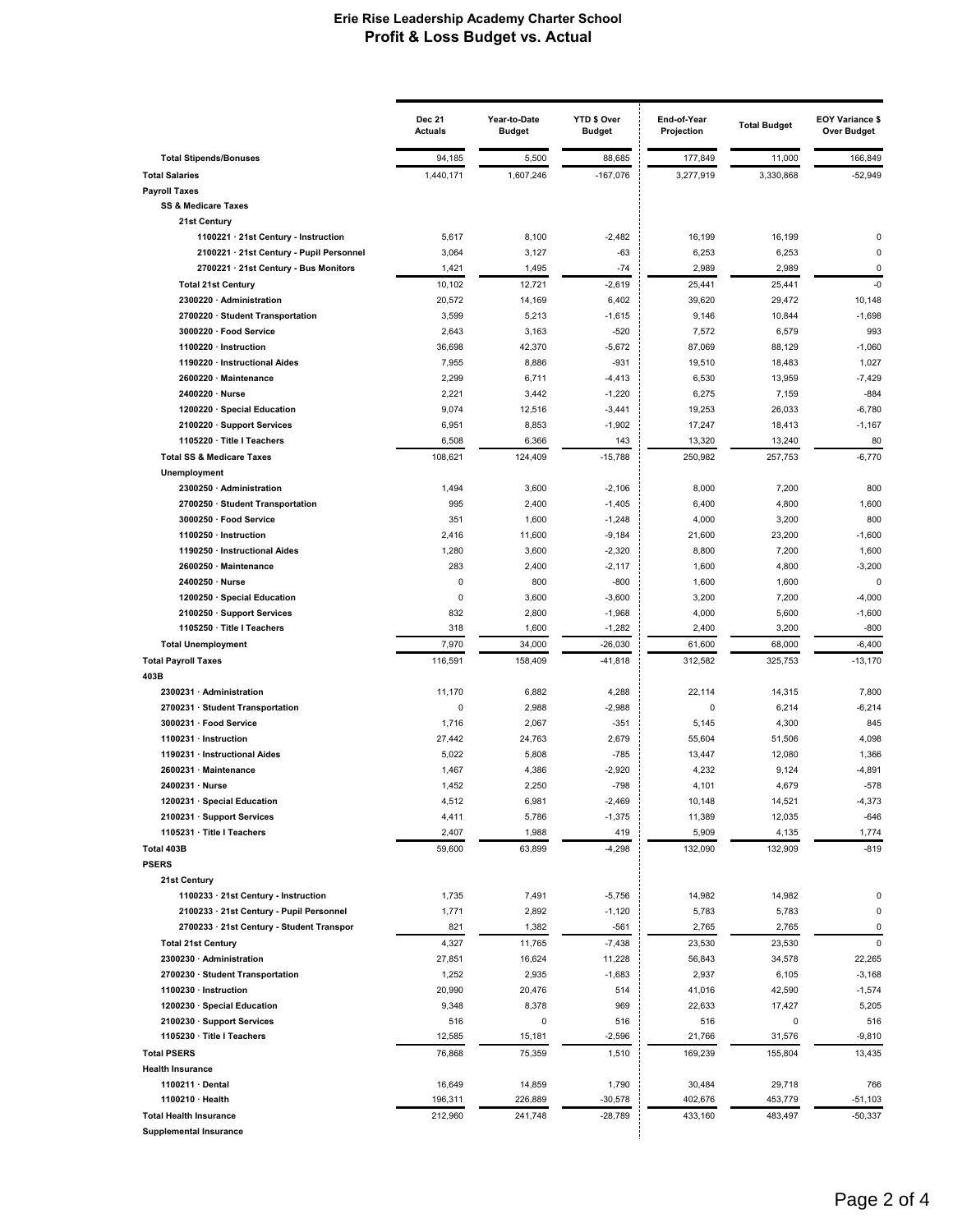|                                                                                 | <b>Dec 21</b><br><b>Actuals</b> | Year-to-Date<br><b>Budget</b> | YTD \$ Over<br><b>Budget</b> | End-of-Year<br>Projection | <b>Total Budget</b> | <b>EOY Variance \$</b><br><b>Over Budget</b> |
|---------------------------------------------------------------------------------|---------------------------------|-------------------------------|------------------------------|---------------------------|---------------------|----------------------------------------------|
| 1100212 · Aflac                                                                 | $-490$                          | 300                           | $-790$                       | $-190$                    | 600                 | $-790$                                       |
| 2300212 · Life Insurance                                                        | 1,741                           | 1,850                         | $-109$                       | 3,591                     | 3,700               | $-109$                                       |
| <b>Total Supplemental Insurance</b>                                             | 1,252                           | 2,150                         | -898                         | 3,402                     | 4,300               | $-898$                                       |
| <b>Total Personnel Costs</b>                                                    | 1,907,441                       | 2,148,811                     | $-241,369$                   | 4,328,393                 | 4,433,131           | $-104,738$                                   |
| 5100800 · Bank Fees                                                             | 0                               | 150                           | $-150$                       | 300                       | 300                 | 0                                            |
| 1100640 · Books/Instructional Aids                                              | 30,105                          | 42,800                        | $-12,695$                    | 85,600                    | 85,600              | 0                                            |
| <b>Consumable Supplies</b>                                                      |                                 |                               |                              |                           |                     |                                              |
| 1100603 · 21st Century Instruction Supp                                         | 2,340                           | 2,005                         | 335<br>$-14.919$             | 4,010                     | 4,010               | $\Omega$<br>$\Omega$                         |
| 1100604 · 21st Century School Funded<br>2300600 · Administration                | 2,581<br>8,140                  | 17,500<br>6,900               | 1,240                        | 35,000<br>13,800          | 35,000<br>13,800    | 0                                            |
| 3000600 · Food Service Supplies                                                 | 381                             | 50                            | 331                          | 381                       | 100                 | 281                                          |
| 2400600 · Health                                                                | 3,869                           | 2,950                         | 919                          | 5,900                     | 5,900               | 0                                            |
| 1100600 · Instruction                                                           | 32,960                          | 18,900                        | 14,060                       | 37,800                    | 37,800              | $\Omega$                                     |
| 2700600 · Vehicle Fuel & Supplies                                               | 9,638                           | 7,050                         | 2,588                        | 23,638                    | 14,100              | 9,538                                        |
| <b>Total Consumable Supplies</b>                                                | 59,908                          | 55,355                        | 4,553                        | 120,529                   | 110,710             | 9,819                                        |
| <b>Contracted Services</b>                                                      |                                 |                               |                              |                           |                     |                                              |
| 21st Century                                                                    |                                 |                               |                              |                           |                     |                                              |
| 1100305 · 21st Century Instruction Servic                                       | $\pmb{0}$                       | 4,480                         | $-4,480$                     | 8,960                     | 8,960               | 0                                            |
| 2100300 · 21st Century Admin Services                                           | 10,020                          | 11,760                        | $-1,740$                     | 23,520                    | 23,520              | $\Omega$                                     |
| 2100500 · 21st Century Admin Other Purch                                        | 1,500                           | 759                           | 741                          | 1,518                     | 1,518               | 0                                            |
| 2500301 · 21st Century Business Services                                        | 5,265                           | 9,450                         | $-4,185$                     | 18,900                    | 18,900              | 0                                            |
| <b>Total 21st Century</b>                                                       | 16,785                          | 26,449                        | $-9,664$                     | 52,898                    | 52,898              | -0                                           |
| 2300326 · Administrative Consultants                                            | 2,975                           | 12,250                        | $-9,275$                     | 24,500                    | 24,500              | 0                                            |
| 2500320 · Audit                                                                 | $\pmb{0}$                       | 6,000                         | $-6,000$                     | 12,000                    | 12,000              | 0                                            |
| 2700301 · Bus Contracted Service<br>2500300 · Business Services                 | 6,297<br>37,008                 | 0<br>35,450                   | 6,297<br>1,558               | 6,297<br>74,016           | 0<br>70,900         | 6,297<br>3,116                               |
| 2300541 · Community Relations                                                   | $\pmb{0}$                       | 2,500                         | $-2,500$                     | 5,000                     | 5,000               | 0                                            |
| 2300305 · E-Rate                                                                | $\mathbf 0$                     | 500                           | $-500$                       | 1,000                     | 1,000               | $\Omega$                                     |
| 3000300 · Food Service - Student Meals                                          | 97,791                          | 98,600                        | $-809$                       | 281,477                   | 246,500             | 34,977                                       |
| 3000301 · Food Service - Other Services                                         | 280                             | 11,040                        | $-10,760$                    | 280                       | 27,600              | $-27,320$                                    |
| 2400300 · Health Services                                                       | 100                             | 400                           | $-300$                       | 1,000                     | 1,000               | 0                                            |
| 2300350 · Legal Services                                                        | 33,413                          | 32,500                        | 913                          | 64,313                    | 65,000              | $-688$                                       |
| 2600305 · Maintenance/Engineer 1099                                             | 14,923                          | 17,188                        | $-2,265$                     | 52,776                    | 35,750              | 17,026                                       |
| 2500330 · Payroll Service                                                       | 4,472                           | 5,650                         | $-1,178$                     | 10,122                    | 11,300              | $-1,178$                                     |
| <b>Professional Development</b>                                                 |                                 |                               |                              |                           |                     |                                              |
| 1100324 · Professional Dev. - Training                                          | 13,202                          | 3,000                         | 10,202                       | 13,202                    | 6,000               | 7,202                                        |
| 1100325 · Professional Dev. - Contractor                                        | 3,699                           | 5,000                         | $-1,301$                     | 10,000                    | 10,000              | 0                                            |
| 2300324 · Professional Dev. - Board Exp                                         | $\pmb{0}$                       | 9,150                         | $-9,150$                     | 18,300                    | 18,300              | 0                                            |
| <b>Total Professional Development</b>                                           | 16,901                          | 17,150                        | $-249$                       | 41,502                    | 34,300              | 7,202                                        |
| <b>Special Education Instruction C</b><br>1200303 · Community County Day School |                                 |                               |                              |                           |                     |                                              |
|                                                                                 | 45,671                          | 83,600                        | $-37,930$<br>$-7,028$        | 119,795                   | 209,000<br>92,054   | $-89,205$<br>$-6,256$                        |
| 1200301 · Northwest Tri-County IU<br>1200302 · Sarah Reed Children's Center     | 38,999<br>11,640                | 46,027<br>20,080              | $-8,440$                     | 85,798<br>50,200          | 50,200              | 0                                            |
| 1200300 · Special Education Consultant                                          | 0                               | 4,520                         | $-4,520$                     | 11,300                    | 11,300              | $\pmb{0}$                                    |
| <b>Total Special Education Instruction C</b>                                    | 96,310                          | 154,227                       | $-57,917$                    | 267,093                   | 362,554             | $-95,461$                                    |
| 1100304 · Substitute Teacher                                                    | 22,350                          | 22,057                        | 294                          | 45,819                    | 45,878              | $-59$                                        |
| <b>Total Contracted Services</b>                                                | 349,604                         | 441,960                       | $-92,356$                    | 940,091                   | 996,180             | $-56,089$                                    |
| Equipment                                                                       |                                 |                               |                              |                           |                     |                                              |
| 1100753 · PA Smart Advancing Grant Exp.                                         | 48,580                          | 118,955                       | $-70,374$                    | 237,909                   | 237,909             | 0                                            |
| 3000750 · Food Service Equipment                                                | $\pmb{0}$                       | 1,500                         | $-1,500$                     | 3,000                     | 3,000               | 0                                            |
| 1100750 · Furniture                                                             | 2,145                           | 7,500                         | $-5,355$                     | 15,000                    | 15,000              | 0                                            |
| 2400750 · Health Service Equipment                                              | 0                               | 650                           | $-650$                       | 1,300                     | 1,300               | 0                                            |
| 1100751 · Software, Technology & Website                                        | 65,212                          | 27,000                        | 38,212                       | 74,212                    | 54,000              | 20,212                                       |
| <b>Total Equipment</b>                                                          | 115,937                         | 155,605                       | $-39,667$                    | 331,421                   | 311,209             | 20,212                                       |
| Insurance - General Liab, D&O                                                   |                                 |                               |                              |                           |                     |                                              |
| 2300522 · Vehicle Insurance                                                     | $\pmb{0}$                       | 2,200                         | $-2,200$                     | 4,400                     | 4,400               | 0                                            |
| 2300520 · Property. General Liability<br>2300521 · All Other                    | 15,265                          | 6,900<br>22,350               | 8,365<br>$-6,794$            | 15,265<br>44,700          | 13,800<br>44,700    | 1,465<br>$\pmb{0}$                           |
| Total Insurance - General Liab, D&O                                             | 15,556<br>30,821                |                               | -629                         | 64,365                    | 62,900              |                                              |
| 5100801 · Interest - Debt Service                                               | 0                               | 31,450<br>100                 | $-100$                       | 200                       | 200                 | 1,465<br>0                                   |
| Other                                                                           |                                 |                               |                              |                           |                     |                                              |
| 2300540 · Advertising                                                           | 8,304                           | 7,000                         | 1,304                        | 14,000                    | 14,000              | 0                                            |
| 2300810 · Dues & Fees                                                           | 5,112                           | 4,200                         | 912                          | 8,400                     | 8,400               | 0                                            |